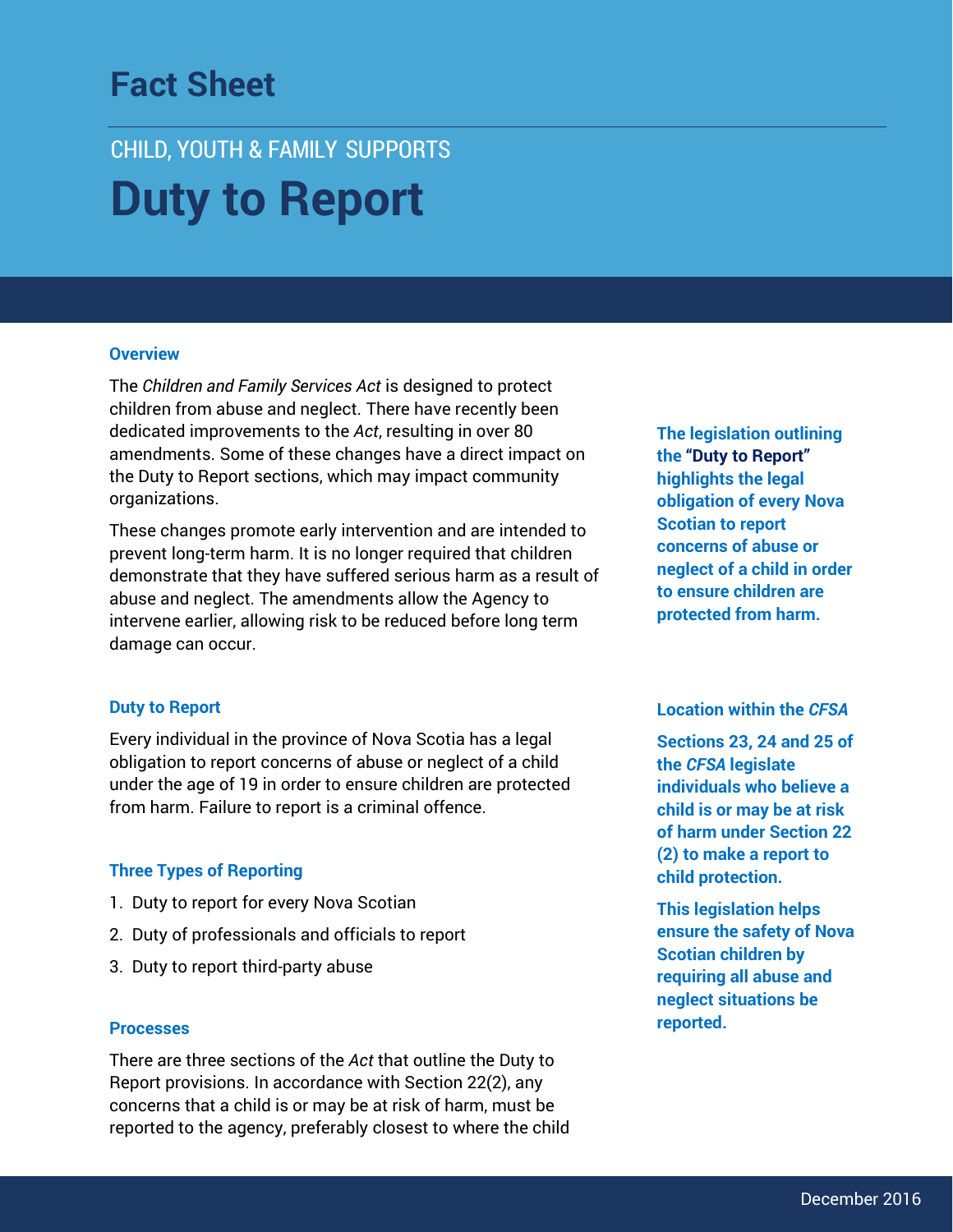resides. The obligation to report is as follows:

## **1. Duty to Report as per Section 23 of the** *CFSA*

- Applies to any person in Nova Scotia who has information, whether it is confidential or privileged, indicating a child is in need of protective services.
- This person is obligated to report the information to the child protection office closest to where the child resides.
- The information is to be reported immediately. If the information is not reported, the individual is liable to a fine of not more than \$2,000.00 or imprisonment for a period not exceeding 6 months or both.
- If more than one person is aware of the information, it is necessary for each person to report their information to the agency to fulfill the legal duty to report.
- **2. Duty of Professionals and Officials to Report as per Section 24 of the** *CFSA*
	- Applies to every person who performs professional or official duties with respect to a child, including but not limited to; a health care professional, physician, nurse, dentist, pharmacist, psychologist, teacher, school principal, social worker, family counsellor, member of the clergy, peace officer, medical examiner, youth worker, recreation worker, operator or employee of a day-care facility.
	- If, in the course of a person's professional or official duties, they have reasonable grounds to suspect a child has, may have, is, or is about to suffer abuse, the information (confidential or privileged) shall be reported immediately to the agency closest to where the child resides.
	- This section also requires a professional, when they have been notified by the agency that a child is or may

## **Professionals include:**

- **Health care professionals**
- **Physicians**
- **Nurses**
- **Dentists**
- **Pharmacists**
- **Psychologists**
- **Teachers**
- **•** School principals
- **Social workers**
- **Family counsellors**
- **Members of the clergy**
- **Peace officers**
- **Medical examiners**
- **Youth workers**
- **Recreation workers**
- **Operators or employees of a daycare facility**